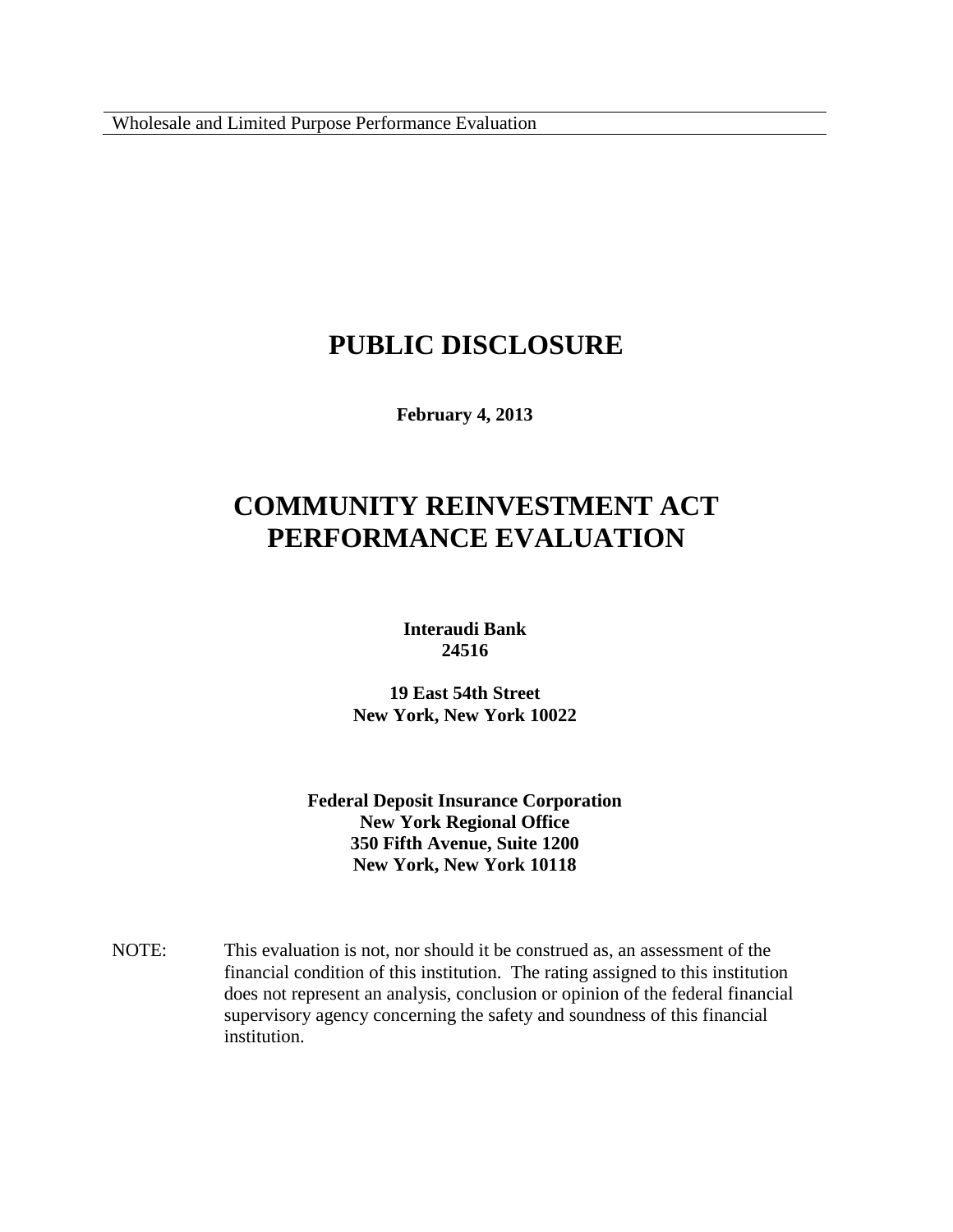## **INSTITUTION**

### *INSTITUTION'S CRA RATING:* This institution is rated **Satisfactory**.

An institution in this group has a satisfactory record of helping to meet the credit needs of its assessment area in a manner consistent with its resources and capabilities. The following summarizes the bank's performance.

Since the previous FDIC CRA performance evaluation, conducted on November 23, 2009, this institution has exhibited an adequate responsiveness to the community development needs of its assessment area in a manner that is consistent with its resources and capabilities. The bank's performance was evaluated under the Wholesale Bank evaluation procedures using the Community Development Test. The Community Development Test considers community development loans, community development investments, and community development services.

Overall, the institution has extended an adequate level of community development loans, qualified investments, and community development services within its assessment areas; however, none of these were especially innovative or complex. During the evaluation period, the bank extended approximately \$14.0 million in community development loans and commitments and approximately \$3.9 million in qualified investments and grants. Combined, these activities in the amount of approximately \$17.9 million represent approximately 1.4 percent of the bank's total assets of \$1.3 billion as of December 31, 2012. In addition, the bank has participated in a reasonable amount of community development services.